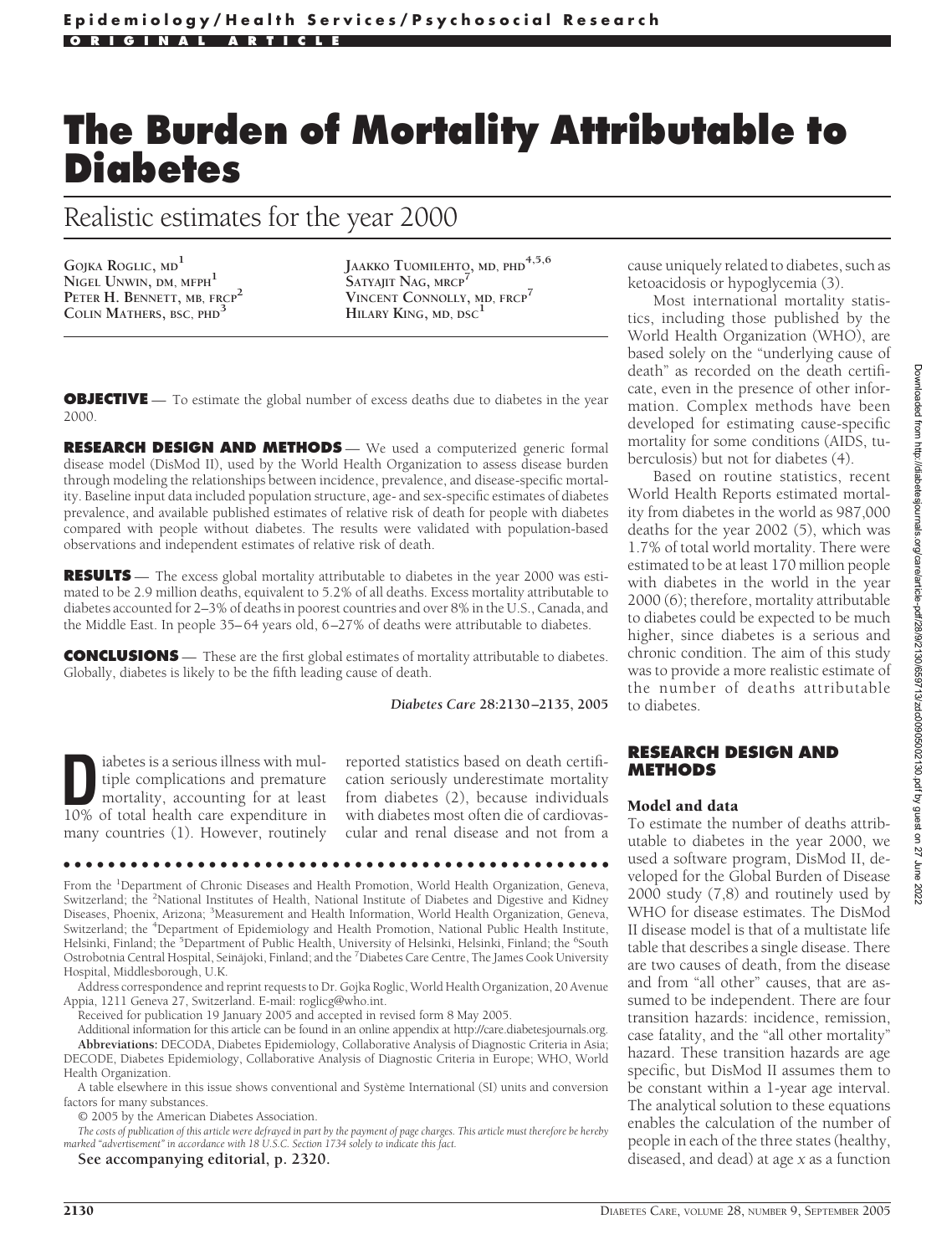|                    | <b>Sex</b>     | Number of<br>deaths | RR at age<br>$20 - 39$ years | RR at age<br>$40 - 59$ years | RR at age<br>$60 - 79$ years |  |  |
|--------------------|----------------|---------------------|------------------------------|------------------------------|------------------------------|--|--|
| Sweden             | М              | 2,074               | 3.4                          | 3.7                          | 1.5                          |  |  |
| South Wales        | $M^*$          | 1,649               | 5.2                          | 2.8                          | 1.3                          |  |  |
| U.S. NHANES        | M†             | 486                 | 4.9                          | 2.0                          | 1.4                          |  |  |
| U.K.               | $M^{\ddagger}$ | 3,399               | 3.75                         | 2.51                         | 1.52                         |  |  |
| Combined           | М              | 7,653               | 4.05                         | 2.86                         | 1.46                         |  |  |
| Sweden             | F              | 2,074               | 10.6                         | 4.0                          | 1.9                          |  |  |
| South Wales        | F*             | 1,649               | 5.4                          | 3.3                          | 2.4                          |  |  |
| <b>U.S. NHANES</b> | F†             | 486                 | 3.2                          | 2.7                          | 1.6                          |  |  |

**Table 1—***Studies used to estimate age-specific RR of dying in individuals with diabetes compared with individuals without diabetes*

\*RR for age 25–34 years is proxy for RR age 20–39 years; average of RRs age 35–44 years, age 45–54 years, and age 55–64 years is proxy for RR age 40–59 years. †RR for age 25.44 years is proxy for RR age 20–39 years; RR for age 45–64 years is proxy for 40–59 years; RR for age 65–74 is proxy for RR age 60–79 years.  $*RR$  for age  $\leq$  40 years is proxy for age 20–39 years; average of RRs  $\leq$  50 years and 50–64 years is proxy for RR 40–59 years; RR 65–74 years is proxy for RR 60–79 years. NHANES, National Health and Nutrition Examination Survey.

U.K. F‡ 3,399 5.51 3.50 2.48 Combined F 7,653 6.72 3.54 2.25

of the number of people in those states at the previous age and of the three hazards at that age. Setting initial conditions for age 0 then allows the computation of the numbers of people in the three states from the lowest age up. From these numbers, the other rates, such as prevalence and mortality, are calculated. The above equations assume that three hazard transitions (incidence, remission, and case fatality) are available as input variables. When this is not the case, and input variables like prevalence are available instead, DisMod II combines the analytical solution with a loss function and minimizes that loss function to find values of the hazards that minimize the difference between the input and output variables. Of six diseasespecific input variables (incidence, remission, case fatality/relative risk [RR] for total mortality, prevalence, duration, and mortality), three are needed, together with population size and total mortality, to calculate the others in the model. Input data for this study included population structure and all-cause mortality rates, age- and sex-specific diabetes prevalence, remission (equal to zero), and available published estimates of RR of death for people with diabetes.

Regional country groupings developed by the World Health Organization were used (available at http://www.who.int/ whr/2004/annex/topic/en/annex\_ member\_en.pdf). They are based on the geo-political grouping of countries into six regions (AFR, African Region; AMR,

Region of the Americas; EMR, Eastern Mediterranean Region; EUR, European Region; SEAR, Southeast Asia Region; WPR, Western Pacific Region). These six regions are further divided into 17 subregions (5), on the basis of mortality rates in children 5 years old and in males 15–59 years old (A, very low child, very low adult; B, low child, low adult; C, low child, high adult; D, high child, high adult; E, high child, very high adult).

Estimates for prevalence and the number of people with diabetes were those from a recent WHO study (6), in which population-based, age- and sexspecific diabetes prevalences from 40 countries were applied to the United Nations population estimates for every country to get the number of people with diabetes in the year 2000 (online appendix [available at http://care.diabetesjournals. org]).

We searched the literature for measures of RR of death for people with diabetes, compared with people without diabetes. Only a few cohort studies were found to be representative of the diagnosed diabetic population, provide the RR of all-cause mortality for individuals with diabetes by sex and age-group (9– 11), or provide the number of deaths among individuals with diabetes and individuals without diabetes in the case of follow-up of population-based samples (12). Data from these studies were combined and weighted by the total number of deaths in each study to provide combined RRs (Table 1). Based on a recent U.K. study, the RR of dying in the agegroup 0–19 years was assumed to be 1.8 for males and 3.1 for females (13). In people -80 years old, the RR of dying was assumed to be 1.

# Validation

In 1994, a population-based cohort of 4,842 individuals with diagnosed diabetes was identified in South Tees, U.K., and followed up annually for mortality until 1999 (14). The number of deaths attributable to diabetes in 1995–1999 in this cohort was calculated as the actual observed number of deaths that occurred in the cohort, reduced by the number of deaths that would have occurred if South Tees' death rates in people without diagnosed diabetes operated in the diabetes cohort. This directly calculated number of excess deaths attributable to diabetes was compared with the number of excess deaths calculated by DisMod II.

To validate the DisMod II method, separate calculations of the number of deaths due to diabetes were performed according to the formula proposed by Miettinen for estimating the proportion of a disease or event caused by a given exposure (15):

$$
EF = P (RR - 1)/{P (RR - 1) + 1}
$$

where EF indicates the fraction of total mortality that is attributable to diabetes (the "etiologic fraction"), *P* indicates the proportion of the population with diabetes, and RR indicates the ratio of the mortality rate among individuals with diabetes to that among individuals without diabetes in age-groups 0–19, 20–39, 40–59, 60–79, and 80+ years. To estimate the number of deaths attributable to diabetes, the calculated "etiologic fractions" for each region were applied to the total number of deaths from the corresponding region for the year 2000 (16). Again, diabetes prevalence rates were obtained from the recent WHO publication (6), and the RRs of dying were those used in DisMod II.

To further validate the assumption that the available few published RRs of death were suitable proxy for unavailable information, we also used previously unpublished age-specific but otherwise unadjusted RRs of death in people with diabetes from the DECODE (Diabetes Epidemiology, Collaborative Analysis of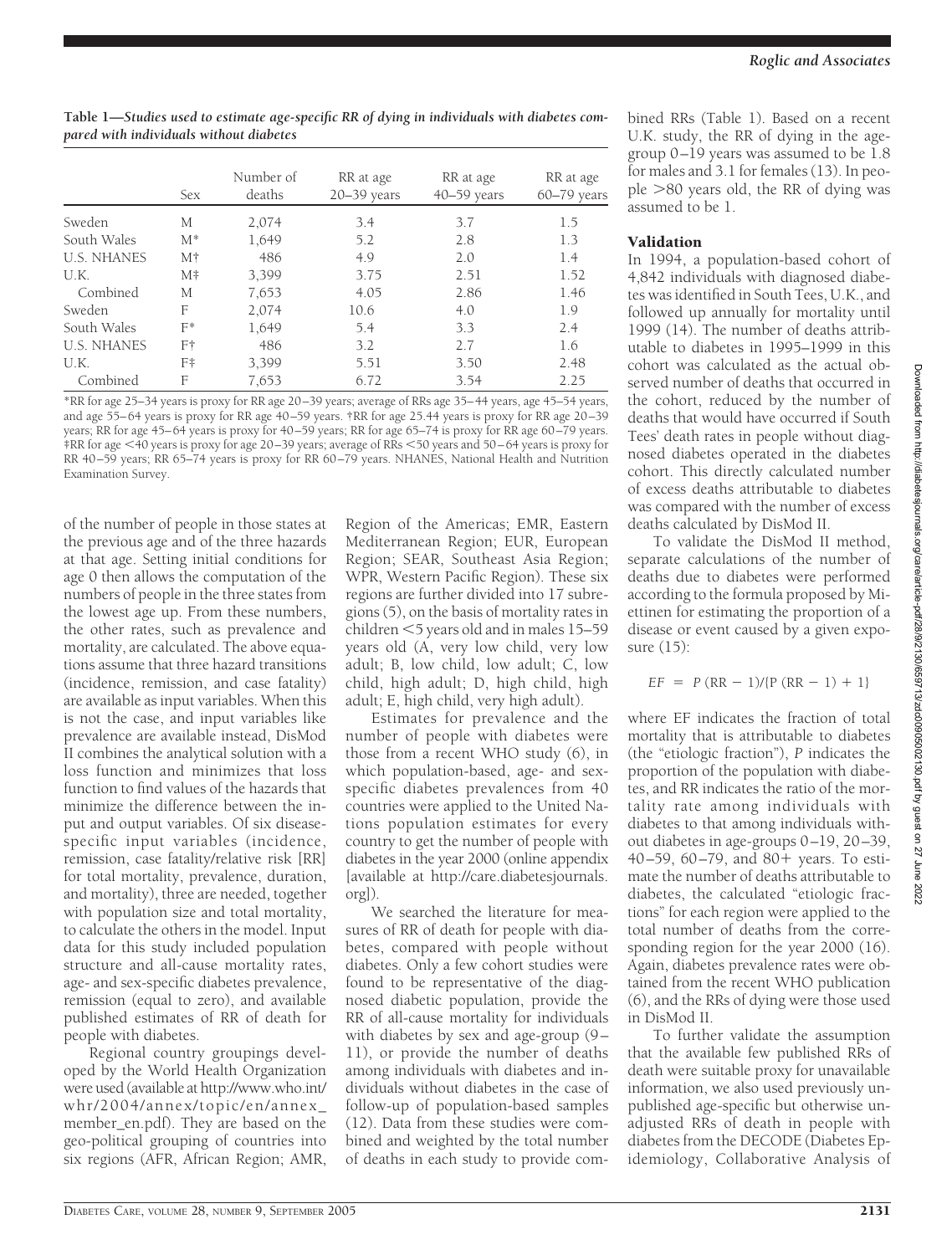## *Mortality and diabetes*

|                    | Number of deaths attributable to diabetes |                        |                          |              | Percentage of all-cause deaths |                      |                          |              |
|--------------------|-------------------------------------------|------------------------|--------------------------|--------------|--------------------------------|----------------------|--------------------------|--------------|
|                    | 0-34 years<br>(M/F)                       | $35-64$ years<br>(M/F) | $\geq$ 65 years<br>(M/F) | All<br>(M/F) | 0-34 years<br>(M/F)            | 35-64 years<br>(M/F) | $\geq$ 65 years<br>(M/F) | All<br>(M/F) |
| <b>AFROD</b>       | 7.1/11.0                                  | 46.7/37.8              | 12.1/19.6                | 65.9/68.4    | 0.4/0.6                        | 8.7/9.1              | 3.1/4.8                  | 2.4/2.6      |
| AFR E              | 12.9/21.2                                 | 55.0/48.6              | 8.6/13.9                 | 76.6/83.7    | 0.6/0.9                        | 6.2/7.2              | 2.3/3.4                  | 2.1/2.5      |
| All AFR            | 20.0/32.2                                 | 101.7/86.4             | 20.7/33.5                | 142.5/152.1  | 0.5/0.8                        | 7.1/7.9              | 2.7/4.1                  | 2.2/2.5      |
| AMR A              | 0.5/0.4                                   | 53.4/38.8              | 62.2/73.3                | 116.1/112.5  | 0.6/1.0                        | 15.7/18.7            | 6.9/6.7                  | 8.7/8.3      |
| <b>AMR B</b>       | 1.1/1.0                                   | 41.8/50.0              | 21.1/59.8                | 64.0/110.8   | 0.3/0.4                        | 8.7/17.4             | 3.3/9.7                  | 4.0/9.4      |
| AMR <sub>D</sub>   | 0.7/0.5                                   | 8.5/8.9                | 4.0/6.4                  | 13.3/15.8    | 0.5/0.5                        | 11.4/16.2            | 4.4/7.6                  | 4.4/6.5      |
| All AMR            | 2.3/1.9                                   | 103.7/97.7             | 87.3/139.5               | 193.3/239.1  | 0.4/0.5                        | 11.6/17.8            | 5.4/7.7                  | 6.0/8.6      |
| <b>EMRB</b>        | 0.9/1.2                                   | 1.6/2.0                | 9.9/16.2                 | 26.5/37.6    | 0.7/1.1                        | 13.8/27.3            | 6.7/12.4                 | 6.6/11.9     |
| EMR D              | 1.0/1.3                                   | 20.6/18.2              | 10.9/13.8                | 32.5/33.3    | 0.4/0.6                        | 15.8/18.5            | 6.5/8.2                  | 5.8/6.8      |
| All EMR            | 1.9/2.5                                   | 21.6/20.2              | 21.8/30.0                | 59.0/70.9    | 0.5/0.8                        | 14.8/22.3            | 6.6/10.0                 | 6.1/8.8      |
| <b>EURA</b>        | 0.7/0.3                                   | 40.6/18.2              | 85.9/76.1                | 127.2/94.6   | 0.8/0.8                        | 8.9/8.1              | 5.8/4.3                  | 6.3/4.7      |
| <b>EUR B1</b>      | 1.3/0.9                                   | 38.4/24.4              | 26.8/35.0                | 66.5/60.3    | 1.2/1.2                        | 14.1/18.3            | 6.0/7.1                  | 8.0/8.6      |
| EUR <sub>B2</sub>  | 0.3/0.2                                   | 7.0/6.6                | 4.3/6.6                  | 11.5/13.5    | 0.3/0.3                        | 9.6/14.6             | 5.3/6.4                  | 4.9/6.4      |
| EUR C              | 2.5/0.8                                   | 69.2/35.4              | 48.2/45.9                | 120.0/82.2   | 1.2/1.0                        | 8.3/10.1             | 5.9/3.4                  | 6.5/4.6      |
| All EUR            | 4.8/2.2                                   | 155.2/84.6             | 165.2/163.3              | 352.2/250.6  | 1.0/0.9                        | 9.5/11.3             | 5.8/4.4                  | 6.6/5.1      |
| <b>SEAR B</b>      | 6.9/4.8                                   | 69.2/60.2              | 34.1/44.0                | 110.2/108.9  | 1.3/1.3                        | 14.0/17.3            | 6.4/8.4                  | 7.0/8.7      |
| <b>SEARD</b>       | 22.2/28.3                                 | 253.6/254.1            | 107.9/147.5              | 384.7/429.9  | 0.7/0.9                        | 12.5/18.4            | 4.8/8.1                  | 5.1/6.6      |
| All SEAR           | 29.1/33.1                                 | 322.8/314.3            | 142.0/191.5              | 494.9/538.8  | 0.8/0.9                        | 12.7/18.2            | 5.1/8.2                  | 5.4/6.9      |
| WPR A              | 0.1/0.1                                   | 17.1/8.5               | 23.1/18.8                | 40.4/27.4    | 0.4/0.6                        | 11.9/13.0            | 5.2/4.3                  | 6.6/5.4      |
| WPR B1             | 2.4/2.2                                   | 90.9/84.0              | 61.8/112.9               | 155.1/199.1  | 0.2/0.2                        | 5.8/9.1              | 2.3/4.8                  | 3.0/4.8      |
| WPR B <sub>2</sub> | 0.4/1.2                                   | 8.8/9.9                | 3.6/6.0                  | 12.8/17.1    | 0.1/0.5                        | 5.1/7.9              | 1.5/2.6                  | 1.8/2.9      |
| WPR B3             | 0.1/0.3                                   | 1.7/1.9                | 0.4/0.6                  | 2.2/2.8      | 0.5/2.0                        | 17.5/23.5            | 6.0/11.3                 | 6.1/9.3      |
| All WPR            | 3.0/3.8                                   | 118.5/104.3            | 88.9/138.3               | 210.5/246.4  | 0.2/0.3                        | 6.4/9.2              | 3.0/5.1                  | 3.4/4.8      |

**Table 2—***Estimated number of deaths attributable to diabetes (thousands) and percentage of total deaths by age and WHO region*

AFR, African Region; AMR, Region of the Americas; EMR, Eastern Mediterranean Region; EUR, European Region; SEAR, Southeast Asia Region; WPR, Western Pacific Region.

Diagnostic Criteria in Europe) and DE-CODA (Diabetes Epidemiology, Collaborative Analysis of Diagnostic Criteria in Asia) studies to calculate the number of deaths attributable to diabetes in people older than 39 years (J.T., personal communication). The DECODE study examined 22 adult European cohorts for diabetes, and  $>$ 27,000 people were followed up for mortality for an average of 11 years (17).

The DECODA study followed five cohorts of Japanese and Indian origin (18). We used the RR of deaths in 3,482 Asian Indians living in Mauritius and Fiji to recalculate the number of deaths for Southeast Asia and compared it with the number of deaths derived using published RRs of dying from studies conducted in Europe and the U.S. The unadjusted RR of death for diabetic patients, compared with people without diabetes in the DECODA study populations of Asian Indian origin, was 5.76 for men and 3.28 for women in the age-group 30–39 years; 8.16 for men and 1.77 for women in the age-group 40–49 years; 4.07 for men and 3.13 for women in the age-group 50–59 years; 2.44 for men and 1.87 for women in the age-group 60–69; and 2.02 for men and 2.32 for women in the age-group 70–89. The RR above the age of 89 was assumed to be equal to 1.

To get a range of numbers of deaths attributable to diabetes, we calculated the number of deaths using the RRs from each of the four studies. For both men and women, the lowest number of deaths was obtained by using RRs from the National Health and Nutrition Examination Survey (NHANES) (12). South Wales RRs gave the highest number of deaths in men (10), and the U.K. study RRs gave the highest number of deaths in women (11). Therefore, age- and sex-specific RRs of death from these three studies were applied to each region to get a range based on published results.

**RESULTS** — The numbers of excess deaths due to diabetes and the percentage of total mortality in each WHO region are presented in Table 2. Global excess mortality attributable to diabetes is estimated at 2.9 million deaths (1.4 million men and 1.5 million women), which is equivalent to 5.2% of world all-cause mortality in the year 2000: 1 million deaths in developed countries and 1.9 million deaths in developing countries. The percentage of excess deaths was lowest (2.4%) in the poorest African countries and in Cambodia, Laos, Myanmar, and Vietnam (WPR B2) and highest in the Middle East (9% in the Arabian Peninsula) and North America (8.5% in the Region of the Americas). In countries with a high prevalence of diabetes in younger age-groups (Southeast Asia Region, SEAR D; Arabian Peninsula, Eastern Mediterranean Region, EMR B; and Western Pacific Region, WPR B3), the percentage of excess deaths peaked at 50–54 years of age. In the rest of the world, the percentage of excess deaths due to diabetes was highest in people aged 55–59 years.

Overall, 7.5 million people with diabetes are estimated to have died in the year 2000. This includes 4.6 million people with diabetes assumed to have died from causes other than diabetes, plus the excess 2.9 million that died because of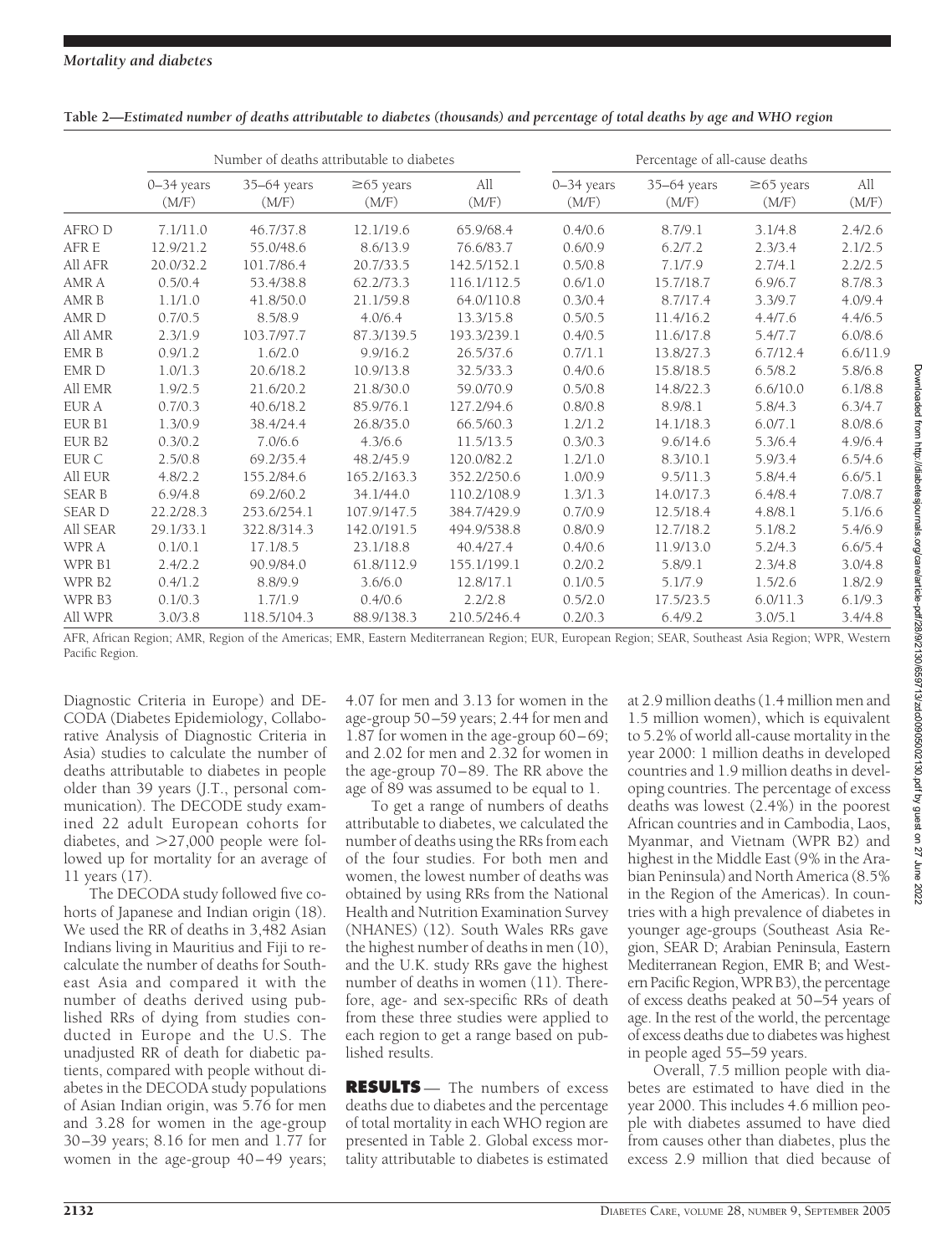| Table 3—Number of excess deaths attributable to diabetes in individuals $\geq$ 40 years old by |  |  |  |
|------------------------------------------------------------------------------------------------|--|--|--|
| source of RR of death (thousands)                                                              |  |  |  |

|                   | Number of deaths<br>calculated with<br>published RRs<br>(Miettinen's formula) | Number of deaths<br>calculated with<br>published RRs<br>(DisMod II) | Number of deaths<br>calculated with<br>DECODE study<br>RRs* (DisMod II) |
|-------------------|-------------------------------------------------------------------------------|---------------------------------------------------------------------|-------------------------------------------------------------------------|
| AFR D             | 104                                                                           | 103                                                                 | 79                                                                      |
| AFR E             | 106                                                                           | 103                                                                 | 75                                                                      |
| AMR A             | 216                                                                           | 226                                                                 | 237                                                                     |
| <b>AMR B</b>      | 167                                                                           | 169                                                                 | 151                                                                     |
| AMR <sub>D</sub>  | 27                                                                            | 27                                                                  | 22                                                                      |
| EMR B             | 60                                                                            | 60                                                                  | 52                                                                      |
| EMR D             | 62                                                                            | 61                                                                  | 51                                                                      |
| <b>EURA</b>       | 200                                                                           | 220                                                                 | 251                                                                     |
| EUR B1            | 124                                                                           | 122                                                                 | 108                                                                     |
| EUR <sub>B2</sub> | 24                                                                            | 24                                                                  | 21                                                                      |
| EUR C             | 194                                                                           | 195                                                                 | 169                                                                     |
| <b>SEAR B</b>     | 196                                                                           | 197                                                                 | 164                                                                     |
| <b>SEARD</b>      | 723                                                                           | 721                                                                 | 587                                                                     |
| WPR A             | 63                                                                            | 67                                                                  | 72                                                                      |
| WPR B1            | 343                                                                           | 354                                                                 | 313                                                                     |
| WPR B2            | 27                                                                            | 27                                                                  | 22                                                                      |
| WPR B3            | $\overline{4}$                                                                | $\overline{4}$                                                      | 3                                                                       |
| World             | 2,640                                                                         | 2,680                                                               | 2,380                                                                   |

AFR, African Region; AMR, Region of the Americas; EMR, Eastern Mediterranean Region; EUR, European Region; SEAR, Southeast Asia Region; WPR, Western Pacific Region.

diabetes. In individuals with diabetes younger than 35 years, 75% of all deaths were attributable to diabetes; in individuals with diabetes aged 35–64 years, 59% of deaths were attributable to diabetes; while in individuals with diabetes and older than 64 years, 29% of all deaths were attributable to diabetes.

## Validation

The number of directly calculated deaths attributable to diabetes in South Tees was systematically 5–32% higher for each year than that calculated by the model (76 vs. 72 in 1995, 94 vs. 64 in 1996, 87 vs. 63 in 1997, 86 vs. 58 in 1998, and 88 vs. 66 in 1999).

Using the method of Miettinen, the estimated total number of excess deaths was comparable to the DisMod II results (Table 3).

Table 3 also compares the excess diabetes deaths in individuals aged  $\geq$ 40 years calculated with RRs of death from the published studies and those calculated with unpublished RRs from the DE-CODE study. In developed regions, the DECODE study RRs of death yielded a number of excess deaths that was 4–15% higher than the number of excess deaths calculated with published RRs. In developing regions, the DECODE study RRs yielded estimates 10–28% lower. The total world number of deaths in this agegroup differed by 11%. Applying the RR of death from the Asian Indian DECODA cohort to the SEAR D region yielded 1 million deaths attributable to diabetes, which is almost double that estimated using RRs derived from European populations.

The range for the overall number of deaths is 1.9–3.7 million when the lowest and highest published RRs of death were used for the calculations (Fig. 1).

**CONCLUSIONS** — The DisMod II method yielded an estimate of excess global mortality attributable to diabetes that is three times higher than estimates given in available international statistical reports mostly based on death certificates. The number of excess deaths attributable to diabetes is similar in magnitude to numbers reported for HIV/AIDS in the year 2000 (16). The higher proportion of



Figure 1—*Variation in the number of deaths attributable to diabetes according to lowest and highest RR of death. \*See Table 1 and RESEARCH DESIGN AND METHODS for the derivation of the combined RR.*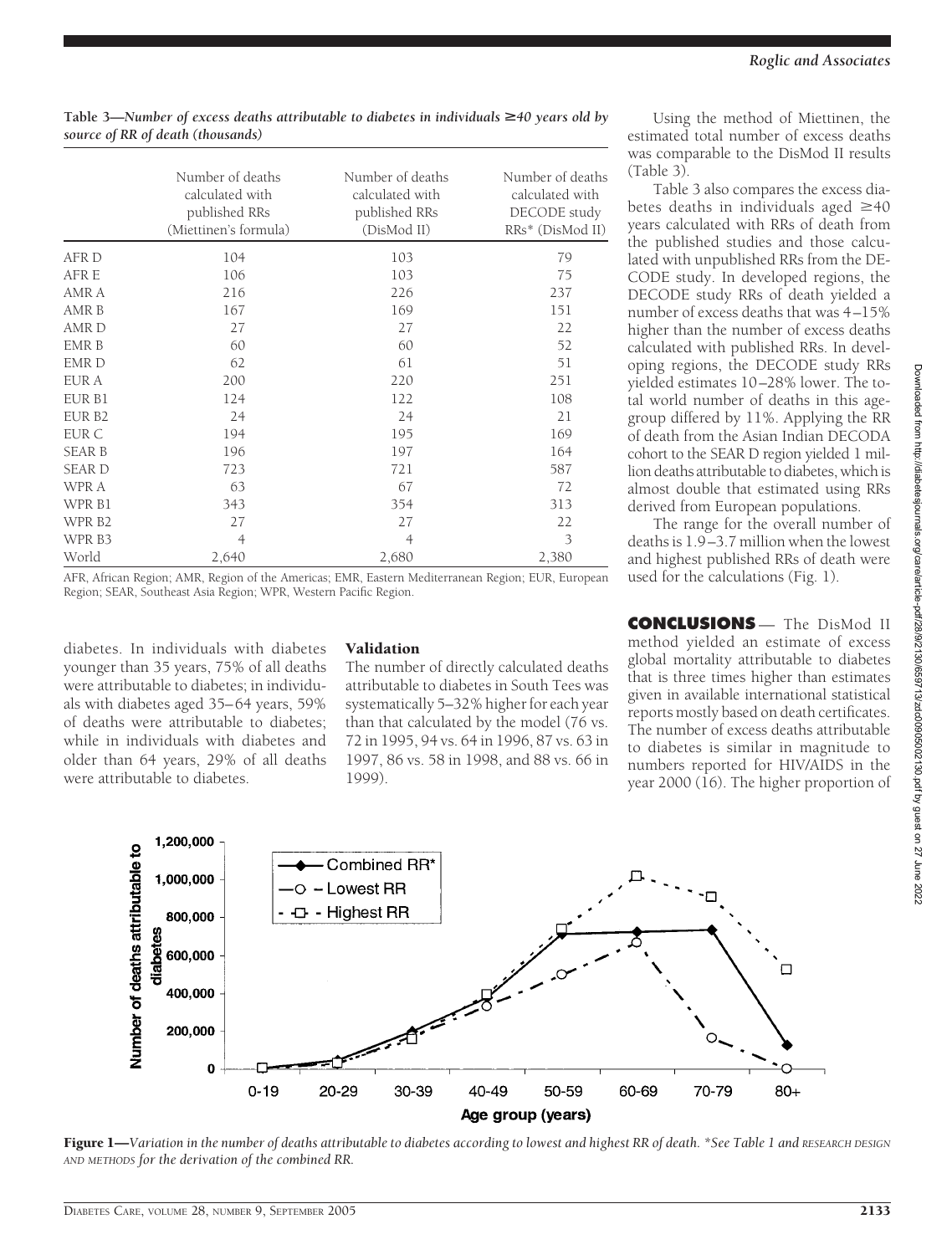excess deaths in females compared with males is explained by females' lower background mortality levels. There is a larger increase in the absolute risks of dying in women compared with men with diabetes in almost all age-groups. Validation using the South Tees population data indicates that the estimated number of deaths is probably conservative for developed countries, possibly because in reality the RR of death in individuals >80 years is higher than the value of 1 assumed for this study because of the lack of data. Diabetes is often perceived as a disease of affluent countries. This study suggests that in most developing countries, almost one in ten deaths in economically productive individuals aged 35–64 years can be attributed to diabetes.

The RRs of death obtained in developed countries may have overestimated the number of deaths among individuals with diabetes in developing countries because of higher competing mortality risks in developing countries. However, in Mauritius and Brazil, the risks were about three times higher in individuals with known diabetes than in the general population (19,20), but these studies were not used in our calculations because RRs were not presented by age-group. DE-CODA study data indicate that Indians with diabetes in Mauritius had a higher RR of dying than individuals with diabetes in Europe and the U.S. This is consistent with the sparse information from low-income countries indicating a poor prognosis for individuals with diabetes, largely due to infection and acute metabolic complications (21,22). The number of deaths attributable to diabetes in SEAR D, affected by the size of the RRs selected for the calculations, can substantially alter global numbers because of the large population size and high diabetes prevalence in the region. Although the RR of death may not be the same for Indians living in India and those living in Mauritius and Fiji, the RRs from the DECODA study were judged to be the most appropriate for validation.

The sensitivity analysis with the lowest and highest published RRs of death shows that the global number of deaths attributable to diabetes could be as low as 1.9 million. This is still double the number in available reports. No sensitivity analysis was performed for the WHO estimates of diabetes prevalence used for these calculations (6), and we have not

speculated on the possible range. However, subsequent studies have shown that the WHO study probably underestimated the prevalence of diabetes (23), and, consequently, these mortality estimates are likely to be conservative.

The prevalence estimates of diabetes used include both diagnosed and undiagnosed diabetes, whereas the RRs of death were derived from individuals with diagnosed diabetes. The proportion of undiagnosed diabetes varies and is often higher than 50% (24). The RR of death may not be the same for diagnosed and undiagnosed diabetes, but data from the DECODE study show that the difference is relatively small (17). Moreover, people with impaired glucose tolerance have a 40% increased mortality, regardless whether they progress to diabetes or not (25,26). Because impaired glucose tolerance is a common condition affecting 15–40% of adults (27,28) and is an independent predictor of mortality, the impact of hyperglycemia on mortality is larger than that associated with diabetes alone.

Our aim was to provide more realistic estimates of diabetes-attributable mortality than currently exist. The results suggest that mortality attributable to diabetes is likely to be considerably higher than previous global estimates based on death certificates. This moves diabetes from the eighth to the fifth place in cause of death ranking, after communicable diseases, cardiovascular disease, cancer, and injuries. The number of deaths related to hyperglycemia would have been even higher if mortality attributable to impaired glucose tolerance was taken into account (1,25). Even in the poorest countries, at least one in twenty adult (35–64 years of age) deaths is diabetes related, and in most countries, the proportion is substantially higher. These figures illustrate the considerable burden diabetes currently imposes on poor countries, a burden that will inevitably increase with the estimated doubling of the population with diabetes in the next 25 years (6).

We thank Christina Bernard, World Health Organization, Geneva, for technical assistance with DisMod II, and Dr. Gang Hu, National Public Health Institute, Helsinki, for assistance with the DECODE/DECODA data.

This work was presented in part at the 39th meeting of the European Diabetes Epidemiology Group, at the American Diabetes Association 64th Annual Meeting, and at the 40th Annual Meeting of the European Association for the Study of Diabetes.

## **References**

- 1. *Diabetes Atlas.* Gan D, Ed. Brussels, Belgium, International Diabetes Federation, 2003
- 2. Fuller JH, Elford J, Goldblatt P, Adelstein AM: Diabetes mortality: new light on an underestimated public health problem. *Diabetologia* 24:336–341, 1983
- 3. Morrish NJ, Wang SL, Stevens LK, Fuller JH, Keen H: Mortality and causes of death in the WHO Multinational Study of Vascular Disease in Diabetes. *Diabetologia* 44 (Suppl. 2):S14–S21, 2001
- 4. Murray CJ, Lopez AD: Mortality by cause for eight regions of the world: Global Burden of Disease Study. *Lancet* 349:1269– 1276, 1997
- 5. World Health Organization: *The World Health Report 2003.*Geneva, World Health Organization, 2003
- 6. Wild S, Roglic G, Green A, Sicree R, King H: Global prevalence of diabetes: estimates for the year 2000 and projections for 2030. *Diabetes Care* 27:1047–1053, 2004
- 7. Murray CJ, Lopez AD: Regional patterns of disability-free life expectancy and disability-adjusted life expectancy: Global Burden of Disease Study. *Lancet* 349: 1347–1352, 1997
- 8. Barendregt JJ, Van Oortmarssen GJ, Vos T, Murray CJ: A generic model for the assessment of disease epidemiology: the computational basis of DisMod II. *Popul Health Metr* 1:4, 2003
- 9. Berger B, Stenstrom G, Sundkvist G: Incidence, prevalence, and mortality of diabetes in a large population: a report from the Skaraborg Diabetes Registry. *Diabetes Care* 22:773–778, 1999
- 10. Morgan CL, Currie CJ, Peters JR: Relationship between diabetes and mortality: a population study using record linkage. *Diabetes Care* 23:1103–1107, 2000
- 11. Swerdlow AJ, Jones ME: Mortality during 25 years of follow-up of a cohort with diabetes. *Int J Epidemiol* 25:1250–1261, 1996
- 12. Gu K, Cowie CC, Harris MI: Mortality in adults with and without diabetes in a national cohort of the U.S. population, 1971–1993. *Diabetes Care* 21:1138– 1145, 1998
- 13. Edge JA, Ford-Adams ME, Dunger DB: Causes of death in children with insulin dependent diabetes 1990–96. *Arch Dis Child* 81:318–323, 1999
- 14. Roper NA, Bilous RW, Kelly WF, Unwin

**Acknowledgments**— The work of J.T. was supported by the Academy of Finland (grant 46558).